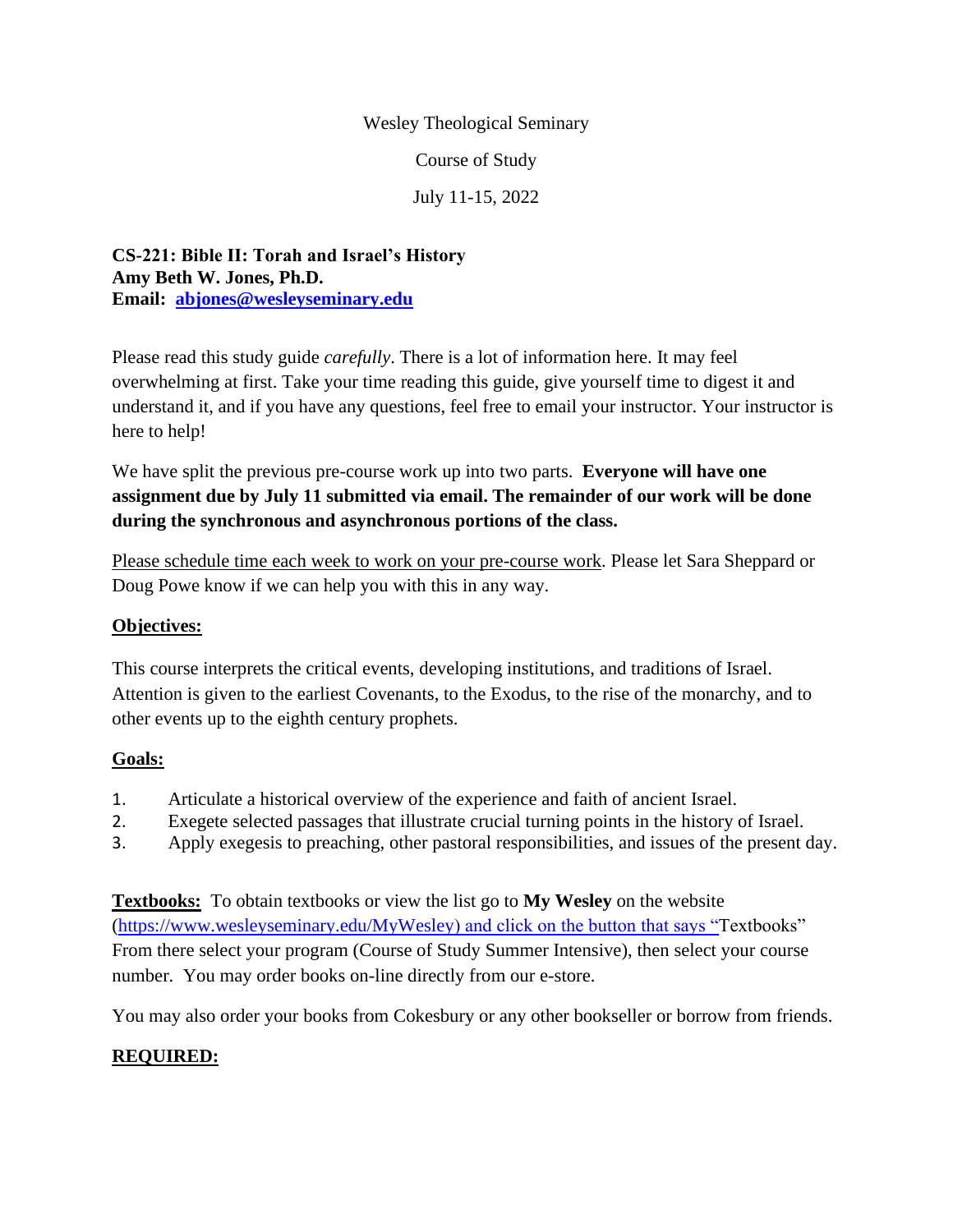Birch, Bruce, Walter Brugemann, Terence Fretheim, David Peterson. A Theological Introduction to the Old Testament, 2nd edition. Collins, John J, A Short Introduction to the Hebrew Bible Fretheim, Terrence. The Pentatuch

\*\*Also see documents posted on blackboard by the professor.\*\*

## **1. Asynchronous Learning**

During the weeks between June 12, 2022-July 8, 2022 your instructor will provide online asynchronous learning activities. Each day (M-F) there will be new assignments, requiring approximately 30-45 minutes of engagement from you. Where there are discussion forums, you are expected to both post your own responses and respond *meaningfully* in dialogue with your classmates.

# **2. Written and reading assignments:**

Prior to our synchronous learning on July 11, 2021, you are expected to have completed the assignments, below:

**Assigned Reading:** It is expected that you will have completed all of the assigned reading before the first day of class in order to complete your pre-class assignments.

### **Written Assignment Instructions:**

- 1. Please type your papers, double-spaced, 12 font.
- 2. Be sure to refer to all textbooks and reference books in your answers
- 3. Do not use footnotes when you quote but simply give the author and page number in parentheses after the quote, e.g. (Coogan, 49).
- 4. Pay attention to page limits; I will stop reading once I've reached the posted limit
- 5. Essay will be marked down 5 points for each day that it is late (unless you have permission from me for an extension).
- 6. Please submit your essay via email.
- 7. Put your name on your submission, either on the top of the first page or in the header.
- 8. Put your name in the file name of your document. Points off for not following directions.
- 9. Answer all questions in a single document instead of separate files for each question.
- 10. I will only accept .doc or .docx file formats.

# **Prior to July 11, 2022:**

On the first day of synchronous instruction (July 11, 2022), email your responses to the following questions to your instructor:

1. Describe the call narrative of Moses in Exodus 3. List the parts of the call narrative but also comment on the significance of each part in terms of what it says about God and about Moses. What does this call narrative say about the relationship between God and